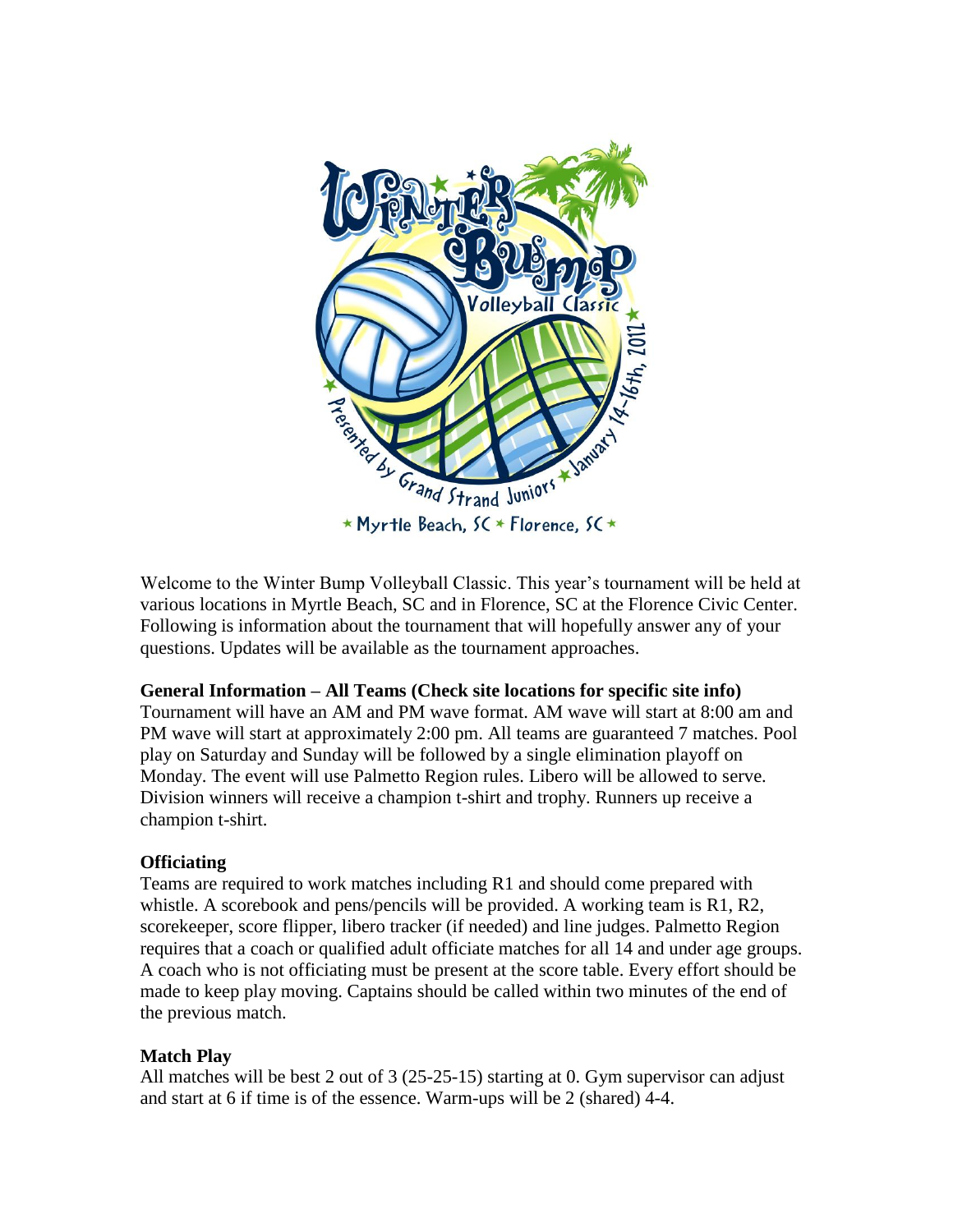**Hotel information**

[www.myrtlebeachwinterbump.com](http://www.myrtlebeachwinterbump.com/)

# **Florence, SC – 56 Teams**

#### **Divisions:** 13's, 14 Club, 14 Power, and 15 Club

\*Teams will stay and play all games on 7 courts at the Florence at the Civic Center.

#### **Team Check-In**

Team check-in at the Civic Center will take place Friday night from  $7 - 9$ , Saturday morning from  $7 - 7:45$ , and Saturday afternoon from  $12:30 - 1:45$ . A coach or team rep must present a roster to receive player badges at check-in. Coaches working the first match of a wave should call captains at 7:50 for AM wave and 1:50 for PM wave.

#### **Ticket Sales (Florence only)**

A \$5 per day admission will be charged at the Civic Center on Saturday and Sunday for spectators. No charge on Monday.

### **Food Tables / Chairs**

No food tables or outside chairs are allowed inside the Florence Civic Center. Food is available in and around the civic center.

# **Myrtle Beach, SC – (Multiple locations)**

**Divisions:** 15 Power, 16 Club, 16 Power, 17 Club, 17 Power, 18 Club, 18 Power \*\* Most divisions will play at the same facility for the weekend. 16 Club will play at two locations only minutes apart.

### **Team Check-In**

Coaches will check team in the day of play at the location at coaches meeting. The coaches meeting will take place at 7:30 on Saturday for AM wave and 1:30 for PM wave. Rosters will need needed and Coaches will receive player badges and other information. Coaches working the first match of a wave should call captains at 7:50 for AM wave and 1:50 for PM wave.

All Myrtle Beach gym sites are only a short drive. Every site can be reached in 20 minutes or less from the Breakers, Camelot, (avoid Sheraton because of debate) and other hotels on our website.

www.myrtlebeachwinterbump.com

#### **Food Tables / Chairs**

Locations will have a designated area for team food tables. Outside chairs will be allowed in designated areas only. You will directed at the site. Bring tables just in case, but most facilities will have them. No ball handling inside.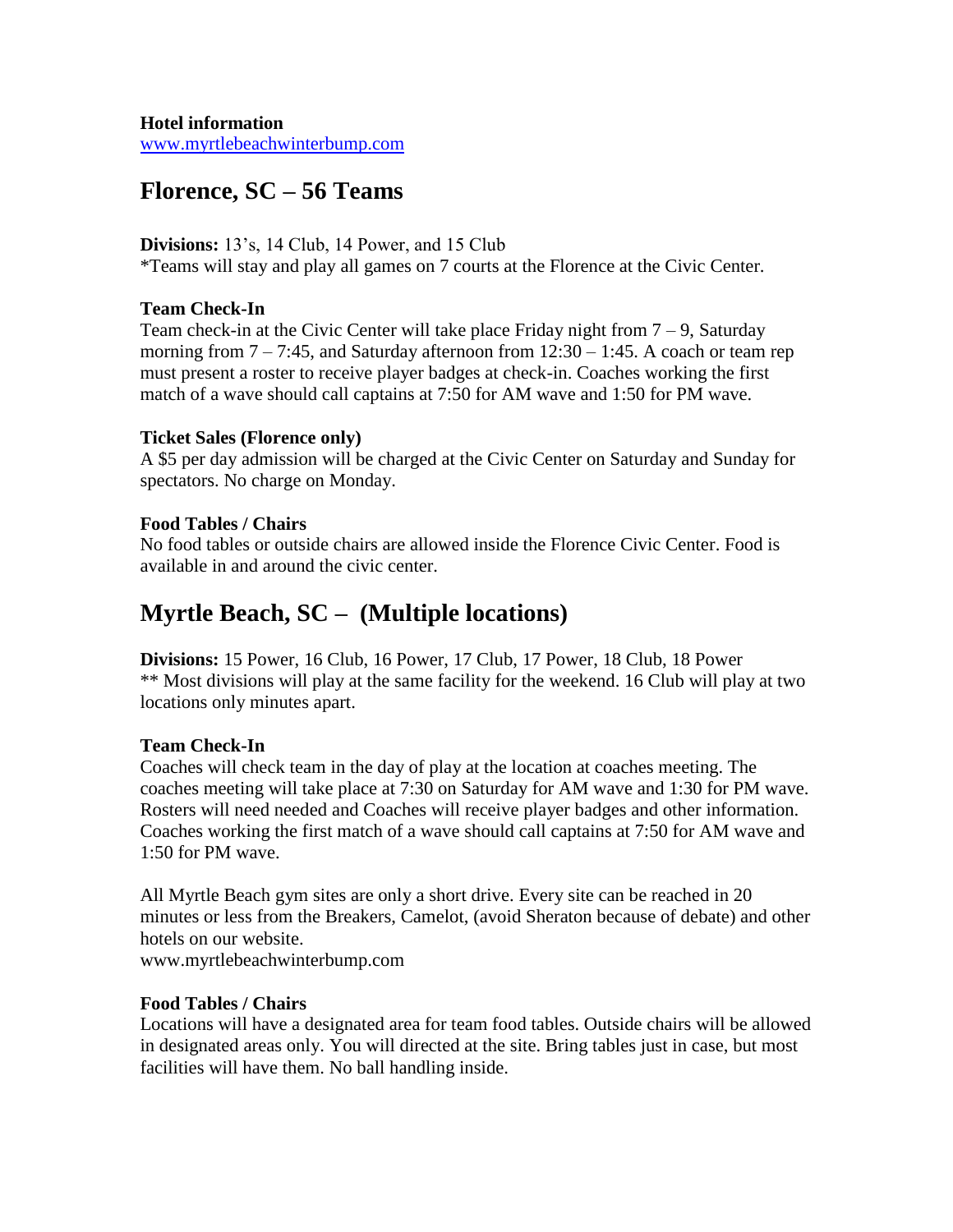# **Locations / Schedules**

All teams except 16 Club will play all matches at the same location. We will use an AM and PM wave format to start the tournament. Sundays wave and Mondays playoff will be determined by your pool finish.

## **Be sure to note your location and AM or PM wave.**

# **13U**

## **Round 1**

|                             |  | Pool A Court 1 AM Florence Civic Center  |  |  |
|-----------------------------|--|------------------------------------------|--|--|
|                             |  | Pool B Court 2 AM Florence Civic Center  |  |  |
|                             |  | Pool C Court 3 AM Florence Civic Center  |  |  |
| Round 2                     |  |                                          |  |  |
|                             |  | Pool AA Court 1 PM Florence Civic Center |  |  |
|                             |  | Pool BB Court 2 PM Florence Civic Center |  |  |
|                             |  | Pool CC Court 3 PM Florence Civic Center |  |  |
| Finals Monday start 8:00 am |  |                                          |  |  |

# **14U Club**

## **Round 1**

| Pool A                     | Court 4 AM | <b>Florence Civic Center</b> |  |  |
|----------------------------|------------|------------------------------|--|--|
| Pool B                     | Court 5 AM | Florence Civic Center        |  |  |
| Pool C                     | Court 6 AM | Florence Civic Center        |  |  |
| Pool D                     | Court 7 AM | <b>Florence Civic Center</b> |  |  |
| Round 2                    |            |                              |  |  |
| Pool AA                    | Court 4 PM | <b>Florence Civic Center</b> |  |  |
| Pool BB                    | Court 5 PM | <b>Florence Civic Center</b> |  |  |
| Pool CC                    | Court 6 PM | <b>Florence Civic Center</b> |  |  |
| Pool DD                    | Court 7 PM | Florence Civic Center        |  |  |
| Finale Manday start 8.00am |            |                              |  |  |

**Finals Monday start 8:00am**

# **14U Power**

#### **Round 1**

|         | Pool A Court 1 PM               | <b>Florence Civic Center</b>            |
|---------|---------------------------------|-----------------------------------------|
|         | Pool B Court 2 PM               | Florence Civic Center                   |
|         |                                 | Pool C Court 3 PM Florence Civic Center |
| Round 2 |                                 |                                         |
| Pool AA |                                 | Court 1 AM Florence Civic Center        |
| Pool BB |                                 | Court 2 AM Florence Civic Center        |
| Pool CC |                                 | Court 3 AM Florence Civic Center        |
|         | $\n  Finala Mandev start 10.00$ |                                         |

**Finals Monday start 10:00am**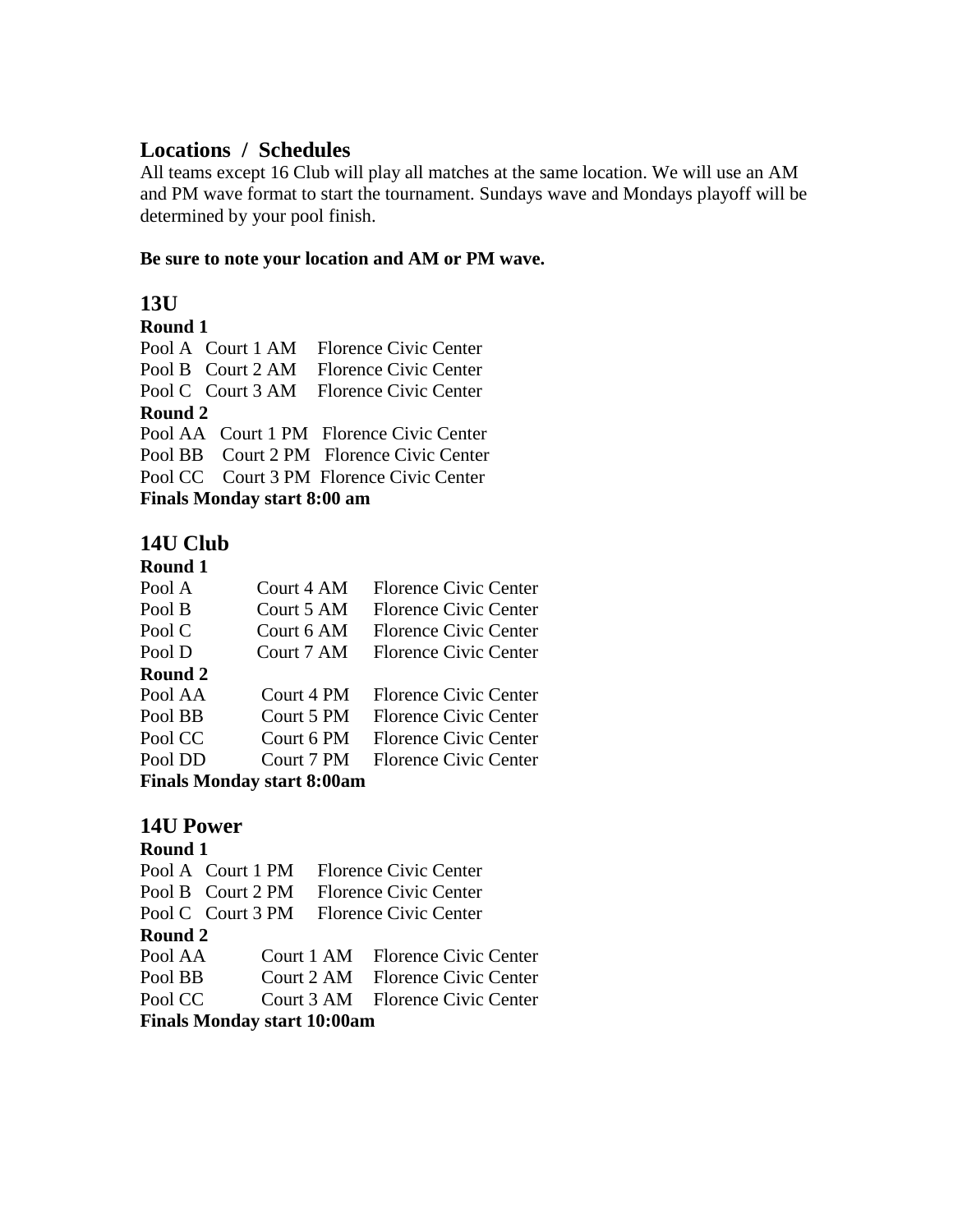# **15 Club**

**Round 1** Pool A Court 4 PM Florence Civic Center Pool B Court 5 PM Florence Civic Center Pool C Court 6 PM Florence Civic Center Pool D Court 7 PM Florence Civic Center **Round 2** Pool AA Court 4 AM Florence Civic Center Pool BB Court 5 AM Florence Civic Center Pool CC Court 6 AM Florence Civic Center Pool DD Court 7 AM Florence Civic Center **Finals Monday start 10:00am**

Florence Civic Center 3300 Radio Drive Florence, SC

Located at the intersection of I-95 and 1-20 in Florence.

# **15 Power**

## **Round 1**

| Pool A Court 1 AM                 |            | Horry County Rec Carolina Forest |
|-----------------------------------|------------|----------------------------------|
| Pool B Court 2 AM                 |            | Horry County Rec Carolina Forest |
| Pool C Court 1 PM                 |            | Horry County Rec Carolina Forest |
| Pool D Court 2 PM                 |            | Horry County Rec Carolina Forest |
| Round 2                           |            |                                  |
| Pool AA                           | Court 1 AM | Horry County Rec Carolina Forest |
| Pool BB                           | Court 2 AM | Horry County Rec Carolina Forest |
| Pool CC                           | Court 1 PM | Horry County Rec Carolina Forest |
| Pool DD                           | Court 2 PM | Horry County Rec Carolina Forest |
| <b>Finals start Monday 8:00am</b> |            |                                  |
|                                   |            |                                  |

Horry County Rec Carolina Forest 2250 Carolina Forest Blvd. Myrtle Beach SC

**Directions:** From Myrtle Beach ocean front hotels take US 501 towards Conway. You will pass Tanger Outlets on the right. Continue for about 1 mile and you will come to an intersection for Carolina Forest (Big Sign). Take a right. Continue on this road for about 2 miles. The facility will be to the right beside the new Library.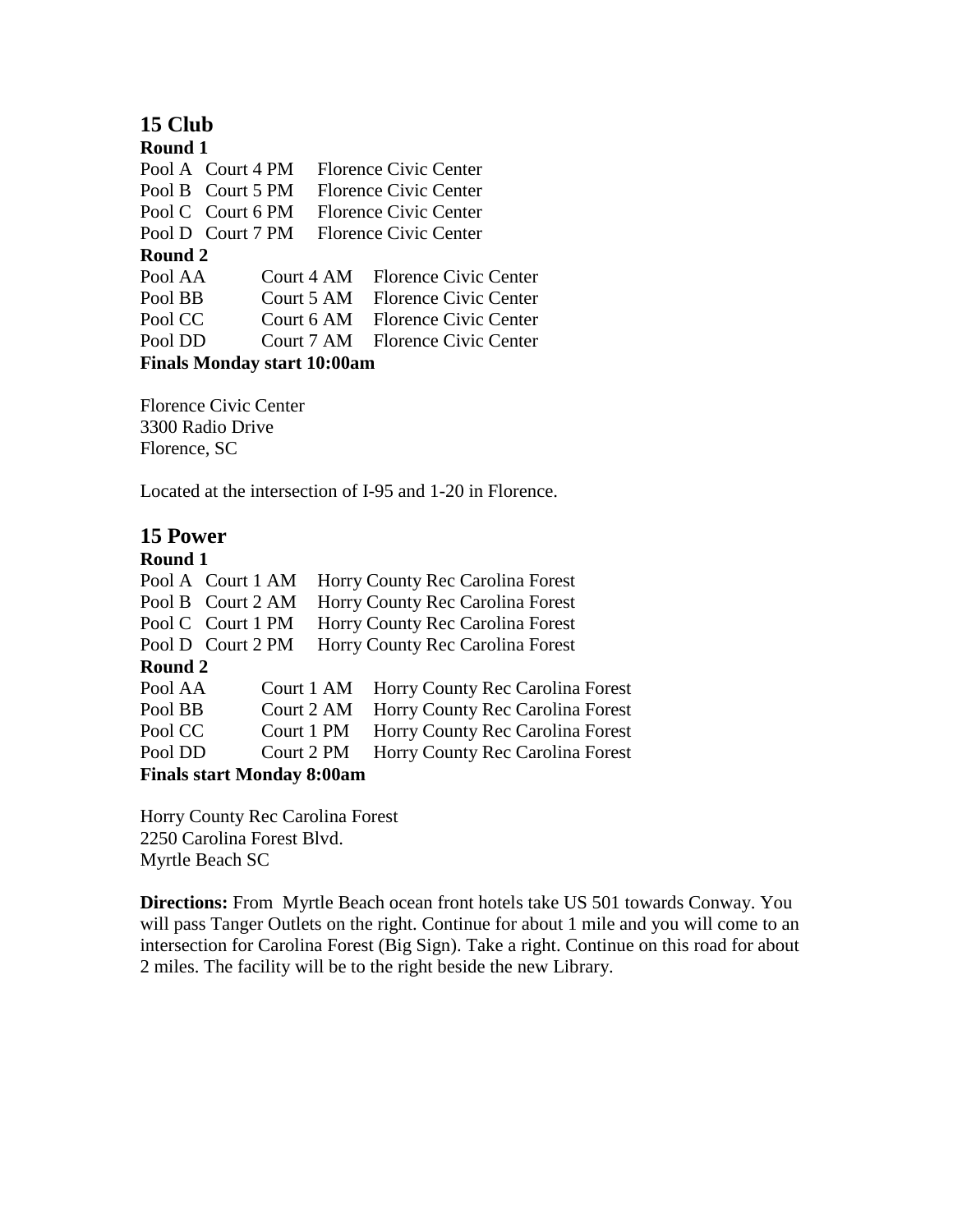# **16 Club (2 Locations)**

| Round 1                           |                   |  |                                    |
|-----------------------------------|-------------------|--|------------------------------------|
|                                   | Pool A Court 1 AM |  | Horry County Rec South Strand Park |
|                                   | Pool B Court 2 AM |  | Horry County Rec South Strand Park |
|                                   | Pool C Court 1 AM |  | <b>Crabtree Recreation Center</b>  |
|                                   | Pool D Court 2 AM |  | <b>Crabtree Recreation Center</b>  |
|                                   | Pool E Court 1 PM |  | <b>Crabtree Recreation Center</b>  |
|                                   | Pool F Court 2 PM |  | <b>Crabtree Recreation Center</b>  |
| Round 2                           |                   |  |                                    |
| Pool AA                           | Court 1 AM        |  | <b>Crabtree Recreation Center</b>  |
| Pool BB                           | Court 2 AM        |  | <b>Crabtree Recreation Center</b>  |
| Pool CC                           | Court 1 PM        |  | <b>Crabtree Recreation Center</b>  |
| Pool DD                           | Court 2 PM        |  | <b>Crabtree Recreation Center</b>  |
| Pool EE                           | Court 1 AM        |  | Horry County Rec South Strand Park |
| Pool FF                           | Court 2 AM        |  | Horry County Rec South Strand Park |
| <b>Finals Start Monday 8:00am</b> |                   |  |                                    |

Horry County Rec South Strand Park

9750 Scipio Ln. Myrtle Beach, SC

**Directions:** From Myrtle Beach ocean front hotels take Hwy. 17 South towards Surfside Beach. You will go past the Airport and then Ocean Lakes Campground (on left). Continue for about 1.5 miles. When you see Crabby Mikes and the Piggly Wiggly prepare to take a right at the light besides Hardees. Stay on this road. You will come to Hwy. 17 By-pass. Go across Hwy. 17 By-pass and continue for ½ mile. Look for green sign. Facility will be just ahead at the bend in the road.

Crabtree Recreation Center 1004 Meyers Ave. \*\* Updated Address Myrtle Beach, SC

**Directions:** From Myrtle Beach ocean front Hotels take Hwy. 17 South towards Surfside Beach. Just past the Airport you will take a right at the intersection and entrance to The Market Common. Go for about a 1/4 mile and look for left hand turn. Take a left and continue to Crabtree Lane. Take a right and gym is just ahead on the right.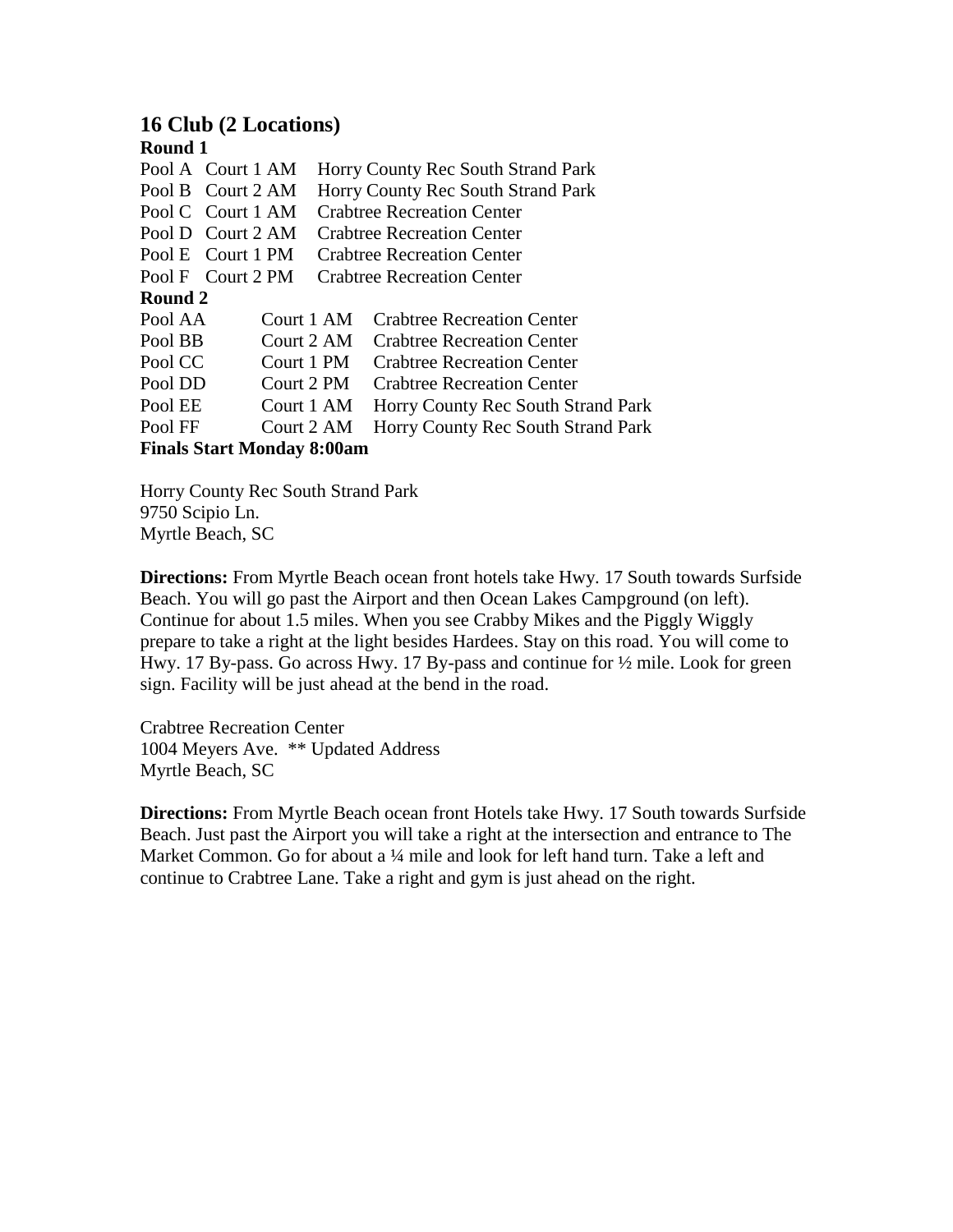# **16 Power**

**Round 1** Pool A Court 1 AM Horry County Rec North Strand Park Pool B Court 2 AM Horry County Rec North Strand Park Pool C Court 1 PM Horry County Rec North Strand Park Pool D Court 2 PM Horry County Rec North Strand Park Round 2 Pool AA Court 1 AM Horry County Rec North Strand Park Pool BB Court 2 AM Horry County Rec North Strand Park Pool CC Court 1 PM Horry County Rec North Strand Park Pool DD Court 2 PM Horry County Rec North Strand Park **Finals Start Monday 8:00am**

Horry County Rec North Strand Park 120 Hwy. 57 South North Myrtle Beach, SC

**Directions:** From Myrtle Beach ocean front hotels take Hwy. 17 or 17 By-pass north towards North Myrtle Beach. You will go through North Myrtle Beach and look for Hwy. 9. Take Hwy. 9 west towards Loris. Go for 2 miles and look for Bell & Bell Pontiac on the right. At the next intersection take a left. Facility is just ahead on the right.

# **17 Club**

### **Round 1**

| Pool A Court 1 AM               |  |            |  | Pepper Geddings Recreation Center |
|---------------------------------|--|------------|--|-----------------------------------|
| Pool B Court 2 AM               |  |            |  | Pepper Geddings Recreation Center |
| Pool C Court 3 AM               |  |            |  | Pepper Geddings Recreation Center |
| Round 2                         |  |            |  |                                   |
| Pool AA                         |  | Court 1 PM |  | Pepper Geddings Recreation Center |
| Pool BB                         |  | Court 2 PM |  | Pepper Geddings Recreation Center |
| Pool CC                         |  | Court 3 PM |  | Pepper Geddings Recreation Center |
| <b>Finals start Monday 8:00</b> |  |            |  |                                   |

Pepper Geddings Recreation Center 3205 North Oak Street Myrtle Beach, SC

**Directions:** From Myrtle Beach ocean front hotels take Hwy. 17 to 21<sup>st</sup> Ave north in Myrtle Beach. Take a left or right away from beach and go to Oak Street. Convention Center is just across the street. Take a right and go for 3/4 mile. Pepper Geddings is on the left.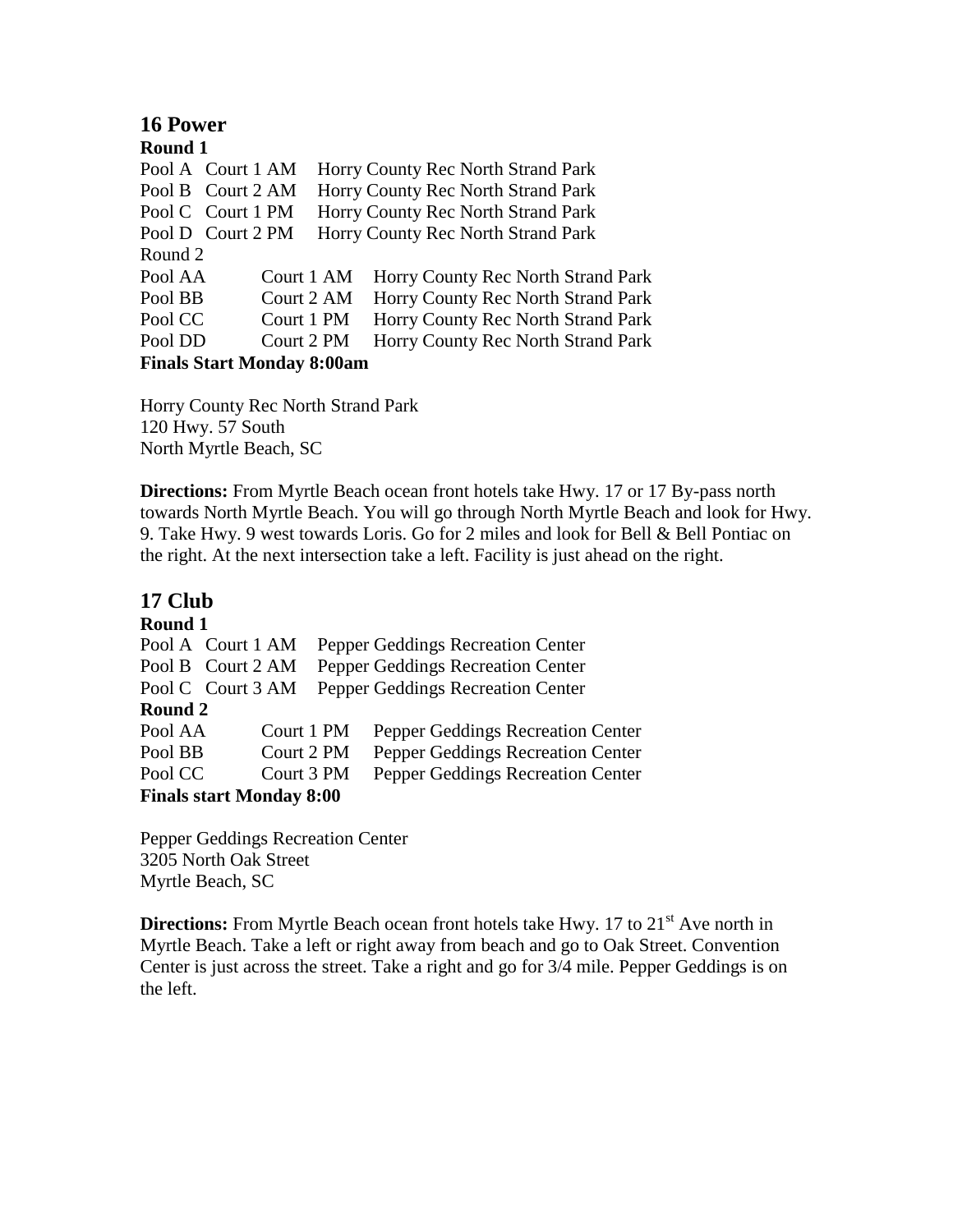| 17 Power                           |            |                                   |  |
|------------------------------------|------------|-----------------------------------|--|
| Round 1                            |            |                                   |  |
| Pool A Court 1 PM                  |            | Pepper Geddings Recreation Center |  |
| Pool B Court 2 PM                  |            | Pepper Geddings Recreation Center |  |
| Pool C Court 3 PM                  |            | Pepper Geddings Recreation Center |  |
| Round 2                            |            |                                   |  |
| Pool AA                            | Court 1 AM | Pepper Geddings Recreation Center |  |
| Pool BB                            | Court 2 AM | Pepper Geddings Recreation Center |  |
| Pool CC                            | Court 3 AM | Pepper Geddings Recreation Center |  |
| <b>Finals Start Monday 10:00am</b> |            |                                   |  |

Pepper Geddings Recreation Center 3205 North Oak Street Myrtle Beach, SC

**Directions:** From Myrtle Beach ocean front hotels take Hwy. 17 to 21<sup>st</sup> Ave north. Take a left or right away from beach and go to Oak Street. Convention Center is just across the street. Take a right and go for ½ mile. Pepper Geddings is on the left.

## **18 Club**

**Round 1** Pool A Court 1 AM Canal Street Gym Pool B Court 2 AM Canal Street Gym Pool C Court 1 PM Canal Street Gym Pool D Court 2 PM Canal Street Gym **Round 2** Pool AA Court 1 AM Canal Street Gym Pool BB Court 2 AM Canal Street Gym Pool CC Court 1 PM Canal Street Gym Pool DD Court 2 PM Canal Street Gym **Finals Start Monday 12:00pm \*\* Updated Start Time due to Gym Conflict**

Canal Street Gym 901 Canal Street Myrtle beach, SC

**Directions**: From Myrtle Beach ocean front hotels take Hwy. 17 to Mr. Joe White Ave. Take left or right away from beach and go about 1 mile. Look for sign on the right but you will take a left at the Community Center. Go to the end of the street. Facility is just around the corner.